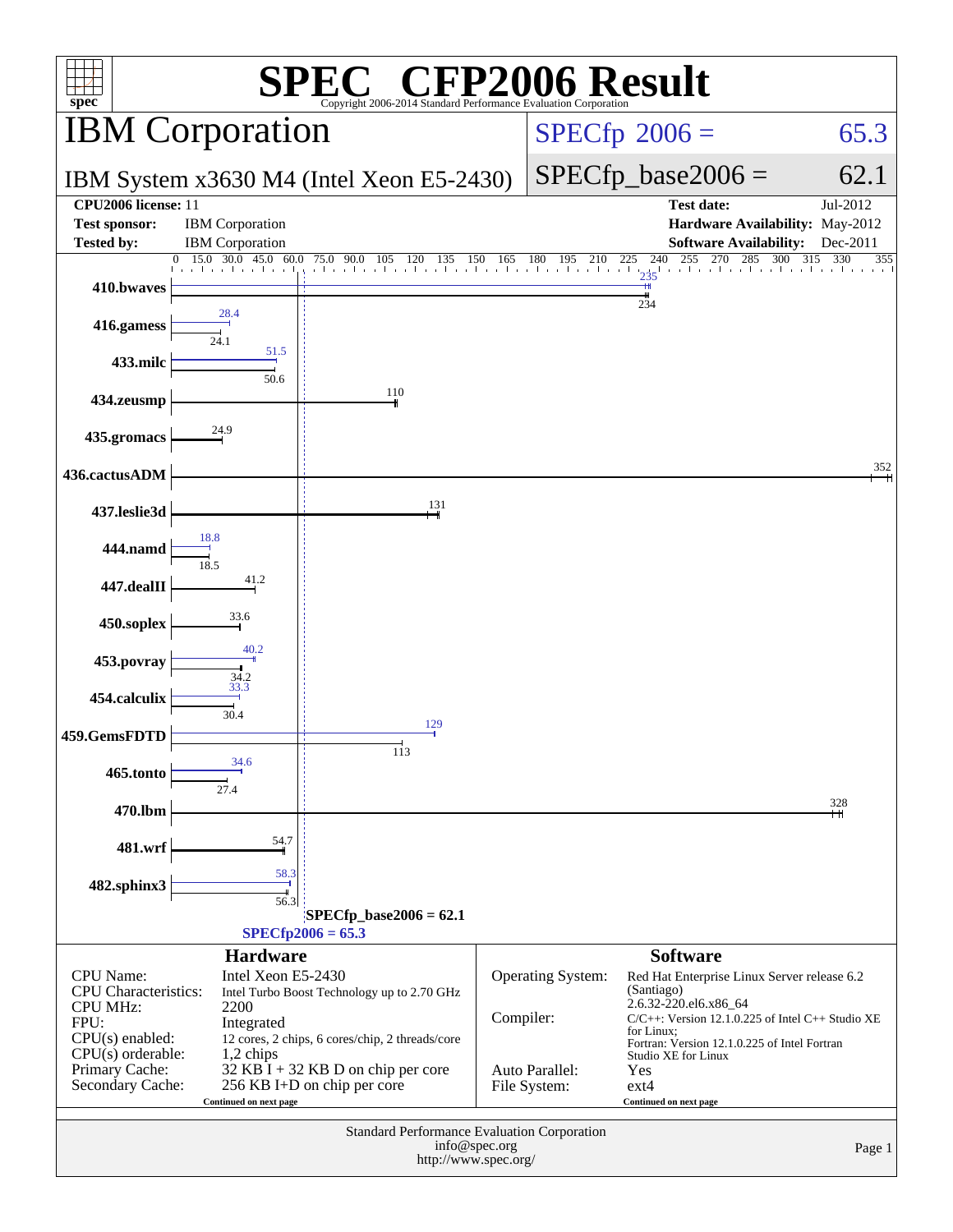

# IBM Corporation

### $SPECTp2006 = 65.3$

IBM System x3630 M4 (Intel Xeon E5-2430)

 $SPECfp\_base2006 = 62.1$ 

| CPU <sub>2006</sub> license: 11                                            |                                                                                                                                                         |                                                                                    | $Jul-2012$<br><b>Test date:</b>                            |
|----------------------------------------------------------------------------|---------------------------------------------------------------------------------------------------------------------------------------------------------|------------------------------------------------------------------------------------|------------------------------------------------------------|
| <b>Test sponsor:</b>                                                       | <b>IBM</b> Corporation                                                                                                                                  |                                                                                    | <b>Hardware Availability: May-2012</b>                     |
| <b>Tested by:</b>                                                          | <b>IBM</b> Corporation                                                                                                                                  |                                                                                    | <b>Software Availability:</b><br>$Dec-2011$                |
| L3 Cache:<br>Other Cache:<br>Memory:<br>Disk Subsystem:<br>Other Hardware: | 15 MB I+D on chip per chip<br>None<br>96 GB (12 x 8 GB 2Rx4 PC3-12800R-11, ECC, running<br>at $1333 \text{ MHz}$ )<br>1 x 500 GB SATA, 7200 RPM<br>None | <b>System State:</b><br><b>Base Pointers:</b><br>Peak Pointers:<br>Other Software: | Run level 3 (multi-user)<br>64-bit<br>$32/64$ -bit<br>None |

### **[Results Table](http://www.spec.org/auto/cpu2006/Docs/result-fields.html#ResultsTable)**

| <b>Base</b>          |                |       |                | <b>Peak</b> |                |       |                |              |                |              |                |              |
|----------------------|----------------|-------|----------------|-------------|----------------|-------|----------------|--------------|----------------|--------------|----------------|--------------|
| <b>Benchmark</b>     | <b>Seconds</b> | Ratio | <b>Seconds</b> | Ratio       | <b>Seconds</b> | Ratio | <b>Seconds</b> | <b>Ratio</b> | <b>Seconds</b> | <b>Ratio</b> | <b>Seconds</b> | <b>Ratio</b> |
| 410.bwayes           | 58.3           | 233   | 58.1           | 234         | 57.9           | 235   | 57.7           | 236          | 58.3           | 233          | 57.9           | 235          |
| 416.gamess           | 812            | 24.1  | 813            | 24.1        | 814            | 24.1  | 690            | 28.4         | 691            | 28.3         | 690            | 28.4         |
| $ 433 \text{.}$ milc | 181            | 50.6  | 181            | 50.6        | 181            | 50.6  | <u>178</u>     | 51.5         | 178            | 51.5         | 178            | 51.5         |
| $ 434$ . zeusmp      | 82.1           | 111   | 82.7           | 110         | 82.9           | 110   | 82.1           | 111          | 82.7           | <b>110</b>   | 82.9           | 110          |
| 435.gromacs          | 287            | 24.9  | 288            | 24.8        | 286            | 25.0  | <u>287</u>     | 24.9         | 288            | 24.8         | 286            | 25.0         |
| 436.cactusADM        | 34.7           | 344   | 33.7           | 354         | 33.9           | 352   | 34.7           | 344          | 33.7           | 354          | 33.9           | 352          |
| 437.leslie3d         | 71.5           | 132   | 71.9           | 131         | 74.7           | 126   | 71.5           | 132          | 71.9           | <u>131</u>   | 74.7           | 126          |
| 444.namd             | 434            | 18.5  | 435            | 18.5        | 434            | 18.5  | 427            | 18.8         | 427            | 18.8         | 428            | 18.7         |
| 447.dealII           | 278            | 41.1  | 278            | 41.2        | 278            | 41.2  | 278            | 41.1         | 278            | 41.2         | 278            | 41.2         |
| $ 450$ .soplex       | 248            | 33.6  | 252            | 33.2        | 248            | 33.6  | 248            | 33.6         | 252            | 33.2         | 248            | 33.6         |
| $ 453$ . povray      | 156            | 34.2  | 157            | 33.9        | 154            | 34.5  | 132            | 40.2         | <u>132</u>     | <b>40.2</b>  | 130            | 40.9         |
| $454$ .calculix      | 271            | 30.4  | 272            | 30.3        | 271            | 30.4  | 248            | 33.3         | 248            | 33.2         | 248            | 33.3         |
| 459.GemsFDTD         | 93.7           | 113   | 93.7           | 113         | 93.5           | 113   | 82.2           | <u>129</u>   | 82.2           | 129          | 82.0           | 129          |
| 465.tonto            | <u>359</u>     | 27.4  | 359            | 27.4        | 360            | 27.3  | 285            | 34.6         | 284            | 34.6         | 287            | 34.2         |
| 470.1bm              | 41.6           | 330   | 42.2           | 325         | 41.8           | 328   | 41.6           | 330          | 42.2           | 325          | 41.8           | 328          |
| $ 481$ .wrf          | 204            | 54.7  | 204            | 54.7        | 201            | 55.5  | 204            | 54.7         | 204            | 54.7         | 201            | 55.5         |
| 482.sphinx3          | 346            | 56.3  | 347            | 56.2        | 342            | 57.1  | 337            | 57.9         | 334            | 58.4         | 334            | 58.3         |
|                      |                |       |                |             |                |       |                |              |                |              |                |              |

Results appear in the [order in which they were run.](http://www.spec.org/auto/cpu2006/Docs/result-fields.html#RunOrder) Bold underlined text [indicates a median measurement.](http://www.spec.org/auto/cpu2006/Docs/result-fields.html#Median)

### **[Operating System Notes](http://www.spec.org/auto/cpu2006/Docs/result-fields.html#OperatingSystemNotes)**

 Stack size set to unlimited using "ulimit -s unlimited" Zone reclaim mode enabled with: echo 1 > /proc/sys/vm/zone\_reclaim\_mode

### **[Platform Notes](http://www.spec.org/auto/cpu2006/Docs/result-fields.html#PlatformNotes)**

 BIOS setting: Operating Mode set to Maximum Performance Sysinfo program /home/SPECcpu-v1.2/config/sysinfo.rev6800 \$Rev: 6800 \$ \$Date:: 2011-10-11 #\$ 6f2ebdff5032aaa42e583f96b07f99d3 running on x3630m4-rhel62 Thu Jul 5 16:57:26 2012

This section contains SUT (System Under Test) info as seen by

Continued on next page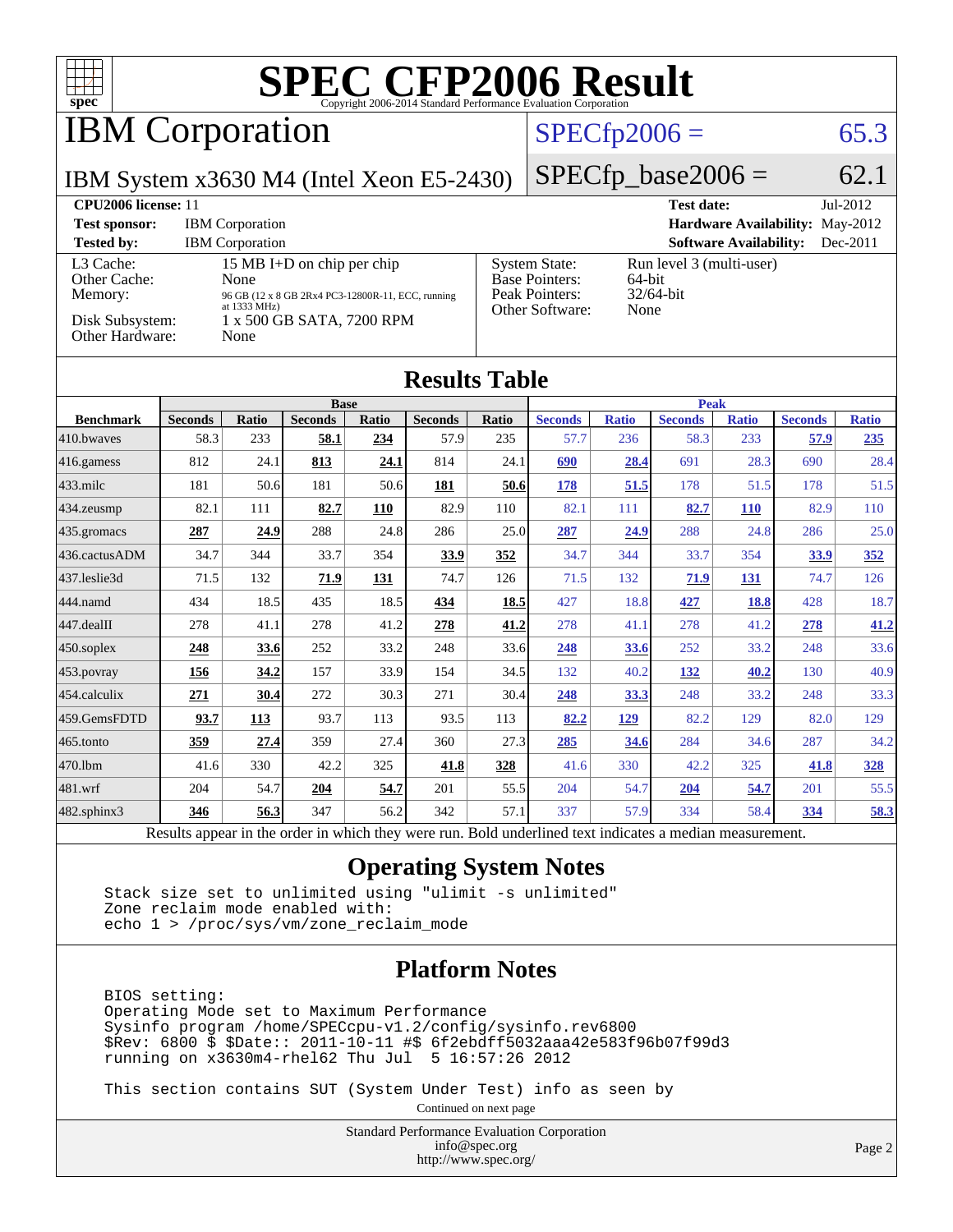

**IBM Corporation** 

 $SPECfp2006 = 65.3$  $SPECfp2006 = 65.3$ 

Page 3

IBM System x3630 M4 (Intel Xeon E5-2430)

**[Tested by:](http://www.spec.org/auto/cpu2006/Docs/result-fields.html#Testedby)** IBM Corporation **[Software Availability:](http://www.spec.org/auto/cpu2006/Docs/result-fields.html#SoftwareAvailability)** Dec-2011

**[CPU2006 license:](http://www.spec.org/auto/cpu2006/Docs/result-fields.html#CPU2006license)** 11 **[Test date:](http://www.spec.org/auto/cpu2006/Docs/result-fields.html#Testdate)** Jul-2012 **[Test sponsor:](http://www.spec.org/auto/cpu2006/Docs/result-fields.html#Testsponsor)** IBM Corporation **[Hardware Availability:](http://www.spec.org/auto/cpu2006/Docs/result-fields.html#HardwareAvailability)** May-2012

 $SPECTp\_base2006 = 62.1$ 

### **[Platform Notes \(Continued\)](http://www.spec.org/auto/cpu2006/Docs/result-fields.html#PlatformNotes)**

| some common utilities. To remove or add to this section, see:<br>http://www.spec.org/cpu2006/Docs/config.html#sysinfo                                                                                                                                                                                                                                                                                                     |
|---------------------------------------------------------------------------------------------------------------------------------------------------------------------------------------------------------------------------------------------------------------------------------------------------------------------------------------------------------------------------------------------------------------------------|
| From /proc/cpuinfo<br>model name : Intel(R) Xeon(R) CPU E5-2430 0 @ 2.20GHz<br>2 "physical id"s (chips)<br>24 "processors"<br>cores, siblings (Caution: counting these is hw and system dependent. The<br>following excerpts from /proc/cpuinfo might not be reliable. Use with<br>caution.)<br>cpu cores : 6<br>siblings : 12<br>physical 0: cores 0 1 2 3 4 5<br>physical 1: cores 0 1 2 3 4 5<br>cache size : 15360 KB |
| From /proc/meminfo<br>MemTotal:<br>99043512 kB<br>HugePages_Total: 0<br>Hugepagesize: 2048 kB                                                                                                                                                                                                                                                                                                                             |
| /usr/bin/lsb_release -d<br>Red Hat Enterprise Linux Server release 6.2 (Santiago)                                                                                                                                                                                                                                                                                                                                         |
| From /etc/*release* /etc/*version*<br>redhat-release: Red Hat Enterprise Linux Server release 6.2 (Santiago)<br>system-release: Red Hat Enterprise Linux Server release 6.2 (Santiago)<br>system-release-cpe: cpe:/o:redhat:enterprise linux:6server:qa:server                                                                                                                                                            |
| uname $-a$ :<br>Linux x3630m4-rhel62 2.6.32-220.el6.x86_64 #1 SMP Wed Nov 9 08:03:13 EST 2011<br>x86_64 x86_64 x86_64 GNU/Linux                                                                                                                                                                                                                                                                                           |
| run-level 3 Jul 3 12:39                                                                                                                                                                                                                                                                                                                                                                                                   |
| SPEC is set to: /home/SPECcpu-v1.2<br>Filesystem Type Size Used Avail Use% Mounted on<br>/dev/mapper/vg_x3630m4rhel62-lv_home<br>$ext4$ 383G<br>51G 313G 14% / home                                                                                                                                                                                                                                                       |
| Additional information from dmidecode:<br>Memory:<br>12x Samsung M393B1K70DH0-CK0 8 GB 1333 MHz 2 rank                                                                                                                                                                                                                                                                                                                    |
| (End of data from sysinfo program)                                                                                                                                                                                                                                                                                                                                                                                        |
| <b>General Notes</b>                                                                                                                                                                                                                                                                                                                                                                                                      |
| Environment variables set by runspec before the start of the run:<br>KMP_AFFINITY = "granularity=fine, compact, 1, 0"<br>LD_LIBRARY_PATH = "/home/SPECcpu-v1.2/libs/32:/home/SPECcpu-v1.2/libs/64"<br>Continued on next page                                                                                                                                                                                              |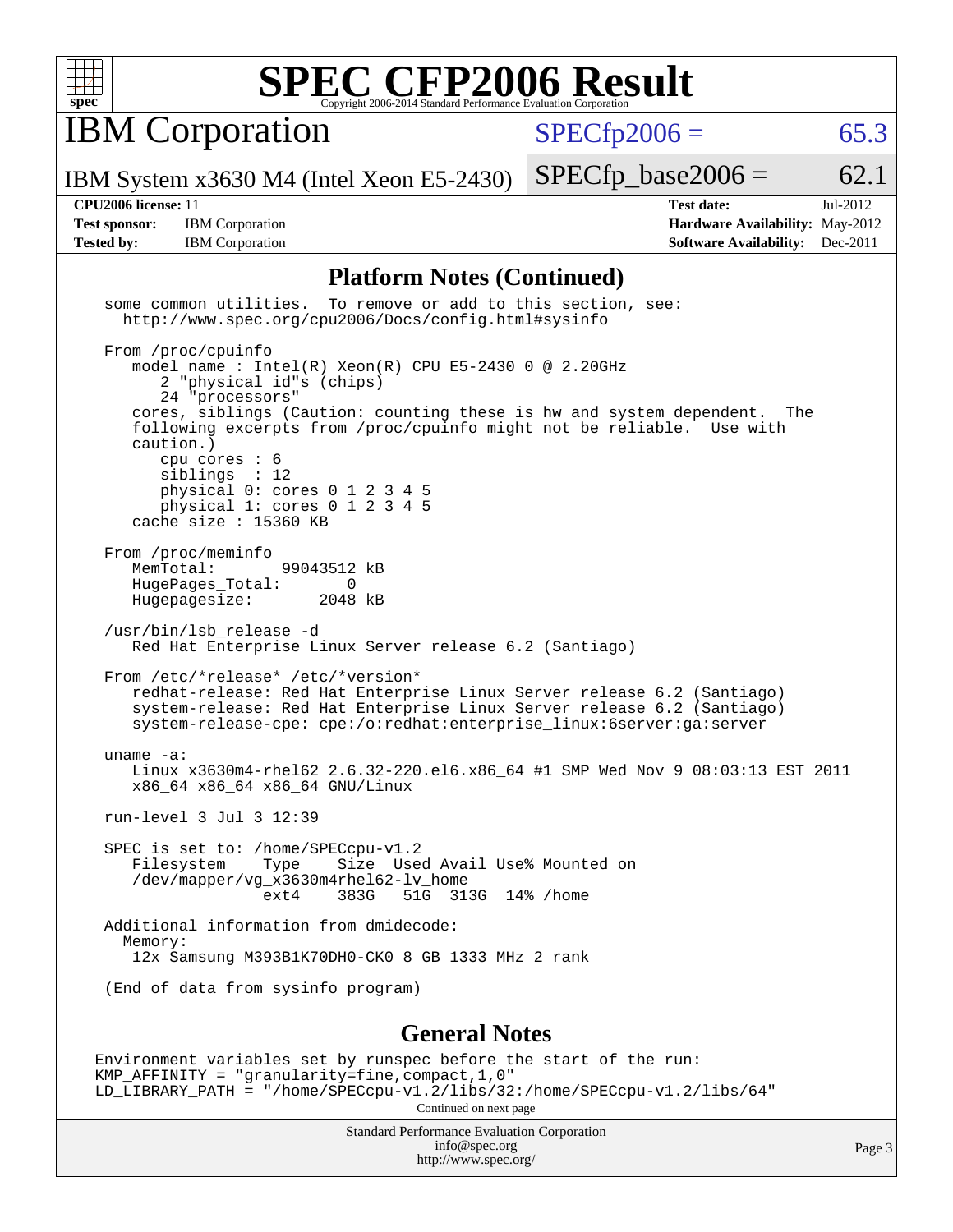

# IBM Corporation

 $SPECTp2006 = 65.3$ 

IBM System x3630 M4 (Intel Xeon E5-2430)

**[Test sponsor:](http://www.spec.org/auto/cpu2006/Docs/result-fields.html#Testsponsor)** IBM Corporation **[Hardware Availability:](http://www.spec.org/auto/cpu2006/Docs/result-fields.html#HardwareAvailability)** May-2012

 $SPECTp\_base2006 = 62.1$ **[CPU2006 license:](http://www.spec.org/auto/cpu2006/Docs/result-fields.html#CPU2006license)** 11 **[Test date:](http://www.spec.org/auto/cpu2006/Docs/result-fields.html#Testdate)** Jul-2012

**[Tested by:](http://www.spec.org/auto/cpu2006/Docs/result-fields.html#Testedby)** IBM Corporation **[Software Availability:](http://www.spec.org/auto/cpu2006/Docs/result-fields.html#SoftwareAvailability)** Dec-2011

#### **[General Notes \(Continued\)](http://www.spec.org/auto/cpu2006/Docs/result-fields.html#GeneralNotes)**

OMP NUM THREADS = "12"

 Binaries compiled on a system with 1x Core i7-860 CPU + 8GB memory using RHEL5.5 Transparent Huge Pages enabled with: echo always > /sys/kernel/mm/redhat\_transparent\_hugepage/enabled

**[Base Compiler Invocation](http://www.spec.org/auto/cpu2006/Docs/result-fields.html#BaseCompilerInvocation)**

[C benchmarks](http://www.spec.org/auto/cpu2006/Docs/result-fields.html#Cbenchmarks):  $\text{icc}$   $-\text{m64}$ 

[C++ benchmarks:](http://www.spec.org/auto/cpu2006/Docs/result-fields.html#CXXbenchmarks) [icpc -m64](http://www.spec.org/cpu2006/results/res2012q3/cpu2006-20120710-23554.flags.html#user_CXXbase_intel_icpc_64bit_bedb90c1146cab66620883ef4f41a67e)

[Fortran benchmarks](http://www.spec.org/auto/cpu2006/Docs/result-fields.html#Fortranbenchmarks): [ifort -m64](http://www.spec.org/cpu2006/results/res2012q3/cpu2006-20120710-23554.flags.html#user_FCbase_intel_ifort_64bit_ee9d0fb25645d0210d97eb0527dcc06e)

[Benchmarks using both Fortran and C](http://www.spec.org/auto/cpu2006/Docs/result-fields.html#BenchmarksusingbothFortranandC):<br>icc -m64 ifort -m64  $-m64$  ifort  $-m64$ 

## **[Base Portability Flags](http://www.spec.org/auto/cpu2006/Docs/result-fields.html#BasePortabilityFlags)**

| 410.bwaves: -DSPEC CPU LP64                  |                                                                |
|----------------------------------------------|----------------------------------------------------------------|
| 416.gamess: -DSPEC_CPU_LP64                  |                                                                |
| 433.milc: -DSPEC CPU LP64                    |                                                                |
| 434.zeusmp: - DSPEC_CPU_LP64                 |                                                                |
| 435.gromacs: -DSPEC_CPU_LP64 -nofor_main     |                                                                |
| 436.cactusADM: - DSPEC CPU LP64 - nofor main |                                                                |
| 437.leslie3d: -DSPEC CPU LP64                |                                                                |
| 444.namd: - DSPEC CPU LP64                   |                                                                |
| 447.dealII: -DSPEC CPU LP64                  |                                                                |
| 450.soplex: -DSPEC_CPU_LP64                  |                                                                |
| 453.povray: -DSPEC_CPU_LP64                  |                                                                |
| 454.calculix: - DSPEC CPU LP64 - nofor main  |                                                                |
| 459. GemsFDTD: - DSPEC CPU LP64              |                                                                |
| 465.tonto: - DSPEC CPU LP64                  |                                                                |
| 470.1bm: - DSPEC CPU LP64                    |                                                                |
|                                              | 481.wrf: -DSPEC CPU_LP64 -DSPEC_CPU_CASE_FLAG -DSPEC_CPU_LINUX |
| 482.sphinx3: -DSPEC_CPU_LP64                 |                                                                |
|                                              |                                                                |

## **[Base Optimization Flags](http://www.spec.org/auto/cpu2006/Docs/result-fields.html#BaseOptimizationFlags)**

[C benchmarks](http://www.spec.org/auto/cpu2006/Docs/result-fields.html#Cbenchmarks):

[-xAVX](http://www.spec.org/cpu2006/results/res2012q3/cpu2006-20120710-23554.flags.html#user_CCbase_f-xAVX) [-ipo](http://www.spec.org/cpu2006/results/res2012q3/cpu2006-20120710-23554.flags.html#user_CCbase_f-ipo) [-O3](http://www.spec.org/cpu2006/results/res2012q3/cpu2006-20120710-23554.flags.html#user_CCbase_f-O3) [-no-prec-div](http://www.spec.org/cpu2006/results/res2012q3/cpu2006-20120710-23554.flags.html#user_CCbase_f-no-prec-div) [-static](http://www.spec.org/cpu2006/results/res2012q3/cpu2006-20120710-23554.flags.html#user_CCbase_f-static) [-parallel](http://www.spec.org/cpu2006/results/res2012q3/cpu2006-20120710-23554.flags.html#user_CCbase_f-parallel) [-opt-prefetch](http://www.spec.org/cpu2006/results/res2012q3/cpu2006-20120710-23554.flags.html#user_CCbase_f-opt-prefetch) [-ansi-alias](http://www.spec.org/cpu2006/results/res2012q3/cpu2006-20120710-23554.flags.html#user_CCbase_f-ansi-alias)

Continued on next page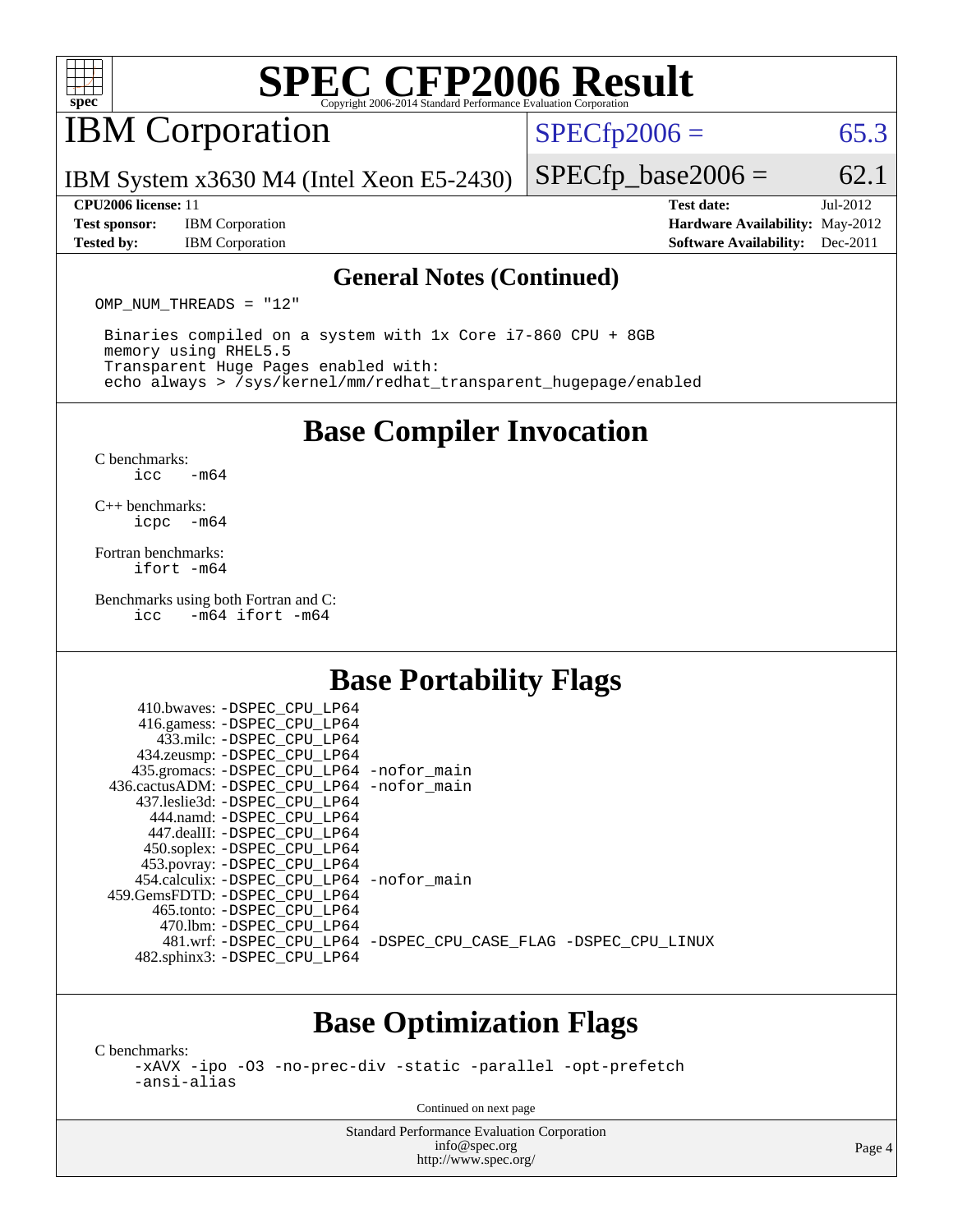

**IBM** Corporation

 $SPECTp2006 = 65.3$ 

IBM System x3630 M4 (Intel Xeon E5-2430)

**[Test sponsor:](http://www.spec.org/auto/cpu2006/Docs/result-fields.html#Testsponsor)** IBM Corporation **[Hardware Availability:](http://www.spec.org/auto/cpu2006/Docs/result-fields.html#HardwareAvailability)** May-2012 **[Tested by:](http://www.spec.org/auto/cpu2006/Docs/result-fields.html#Testedby)** IBM Corporation **[Software Availability:](http://www.spec.org/auto/cpu2006/Docs/result-fields.html#SoftwareAvailability)** Dec-2011

 $SPECTp\_base2006 = 62.1$ 

**[CPU2006 license:](http://www.spec.org/auto/cpu2006/Docs/result-fields.html#CPU2006license)** 11 **[Test date:](http://www.spec.org/auto/cpu2006/Docs/result-fields.html#Testdate)** Jul-2012

# **[Base Optimization Flags \(Continued\)](http://www.spec.org/auto/cpu2006/Docs/result-fields.html#BaseOptimizationFlags)**

[C++ benchmarks:](http://www.spec.org/auto/cpu2006/Docs/result-fields.html#CXXbenchmarks) [-xAVX](http://www.spec.org/cpu2006/results/res2012q3/cpu2006-20120710-23554.flags.html#user_CXXbase_f-xAVX) [-ipo](http://www.spec.org/cpu2006/results/res2012q3/cpu2006-20120710-23554.flags.html#user_CXXbase_f-ipo) [-O3](http://www.spec.org/cpu2006/results/res2012q3/cpu2006-20120710-23554.flags.html#user_CXXbase_f-O3) [-no-prec-div](http://www.spec.org/cpu2006/results/res2012q3/cpu2006-20120710-23554.flags.html#user_CXXbase_f-no-prec-div) [-static](http://www.spec.org/cpu2006/results/res2012q3/cpu2006-20120710-23554.flags.html#user_CXXbase_f-static) [-opt-prefetch](http://www.spec.org/cpu2006/results/res2012q3/cpu2006-20120710-23554.flags.html#user_CXXbase_f-opt-prefetch) [-ansi-alias](http://www.spec.org/cpu2006/results/res2012q3/cpu2006-20120710-23554.flags.html#user_CXXbase_f-ansi-alias) [Fortran benchmarks](http://www.spec.org/auto/cpu2006/Docs/result-fields.html#Fortranbenchmarks): [-xAVX](http://www.spec.org/cpu2006/results/res2012q3/cpu2006-20120710-23554.flags.html#user_FCbase_f-xAVX) [-ipo](http://www.spec.org/cpu2006/results/res2012q3/cpu2006-20120710-23554.flags.html#user_FCbase_f-ipo) [-O3](http://www.spec.org/cpu2006/results/res2012q3/cpu2006-20120710-23554.flags.html#user_FCbase_f-O3) [-no-prec-div](http://www.spec.org/cpu2006/results/res2012q3/cpu2006-20120710-23554.flags.html#user_FCbase_f-no-prec-div) [-static](http://www.spec.org/cpu2006/results/res2012q3/cpu2006-20120710-23554.flags.html#user_FCbase_f-static) [-parallel](http://www.spec.org/cpu2006/results/res2012q3/cpu2006-20120710-23554.flags.html#user_FCbase_f-parallel) [-opt-prefetch](http://www.spec.org/cpu2006/results/res2012q3/cpu2006-20120710-23554.flags.html#user_FCbase_f-opt-prefetch)

[Benchmarks using both Fortran and C](http://www.spec.org/auto/cpu2006/Docs/result-fields.html#BenchmarksusingbothFortranandC): [-xAVX](http://www.spec.org/cpu2006/results/res2012q3/cpu2006-20120710-23554.flags.html#user_CC_FCbase_f-xAVX) [-ipo](http://www.spec.org/cpu2006/results/res2012q3/cpu2006-20120710-23554.flags.html#user_CC_FCbase_f-ipo) [-O3](http://www.spec.org/cpu2006/results/res2012q3/cpu2006-20120710-23554.flags.html#user_CC_FCbase_f-O3) [-no-prec-div](http://www.spec.org/cpu2006/results/res2012q3/cpu2006-20120710-23554.flags.html#user_CC_FCbase_f-no-prec-div) [-static](http://www.spec.org/cpu2006/results/res2012q3/cpu2006-20120710-23554.flags.html#user_CC_FCbase_f-static) [-parallel](http://www.spec.org/cpu2006/results/res2012q3/cpu2006-20120710-23554.flags.html#user_CC_FCbase_f-parallel) [-opt-prefetch](http://www.spec.org/cpu2006/results/res2012q3/cpu2006-20120710-23554.flags.html#user_CC_FCbase_f-opt-prefetch) [-ansi-alias](http://www.spec.org/cpu2006/results/res2012q3/cpu2006-20120710-23554.flags.html#user_CC_FCbase_f-ansi-alias)

## **[Peak Compiler Invocation](http://www.spec.org/auto/cpu2006/Docs/result-fields.html#PeakCompilerInvocation)**

[C benchmarks](http://www.spec.org/auto/cpu2006/Docs/result-fields.html#Cbenchmarks):  $\frac{1}{2}$ cc  $-\text{m64}$ 

[C++ benchmarks:](http://www.spec.org/auto/cpu2006/Docs/result-fields.html#CXXbenchmarks) [icpc -m64](http://www.spec.org/cpu2006/results/res2012q3/cpu2006-20120710-23554.flags.html#user_CXXpeak_intel_icpc_64bit_bedb90c1146cab66620883ef4f41a67e)

[Fortran benchmarks](http://www.spec.org/auto/cpu2006/Docs/result-fields.html#Fortranbenchmarks): [ifort -m64](http://www.spec.org/cpu2006/results/res2012q3/cpu2006-20120710-23554.flags.html#user_FCpeak_intel_ifort_64bit_ee9d0fb25645d0210d97eb0527dcc06e)

[Benchmarks using both Fortran and C](http://www.spec.org/auto/cpu2006/Docs/result-fields.html#BenchmarksusingbothFortranandC): [icc -m64](http://www.spec.org/cpu2006/results/res2012q3/cpu2006-20120710-23554.flags.html#user_CC_FCpeak_intel_icc_64bit_0b7121f5ab7cfabee23d88897260401c) [ifort -m64](http://www.spec.org/cpu2006/results/res2012q3/cpu2006-20120710-23554.flags.html#user_CC_FCpeak_intel_ifort_64bit_ee9d0fb25645d0210d97eb0527dcc06e)

## **[Peak Portability Flags](http://www.spec.org/auto/cpu2006/Docs/result-fields.html#PeakPortabilityFlags)**

Same as Base Portability Flags

# **[Peak Optimization Flags](http://www.spec.org/auto/cpu2006/Docs/result-fields.html#PeakOptimizationFlags)**

[C benchmarks](http://www.spec.org/auto/cpu2006/Docs/result-fields.html#Cbenchmarks):

 433.milc: [-xAVX](http://www.spec.org/cpu2006/results/res2012q3/cpu2006-20120710-23554.flags.html#user_peakPASS2_CFLAGSPASS2_LDFLAGS433_milc_f-xAVX)(pass 2) [-prof-gen](http://www.spec.org/cpu2006/results/res2012q3/cpu2006-20120710-23554.flags.html#user_peakPASS1_CFLAGSPASS1_LDFLAGS433_milc_prof_gen_e43856698f6ca7b7e442dfd80e94a8fc)(pass 1) [-ipo](http://www.spec.org/cpu2006/results/res2012q3/cpu2006-20120710-23554.flags.html#user_peakPASS2_CFLAGSPASS2_LDFLAGS433_milc_f-ipo)(pass 2) [-O3](http://www.spec.org/cpu2006/results/res2012q3/cpu2006-20120710-23554.flags.html#user_peakPASS2_CFLAGSPASS2_LDFLAGS433_milc_f-O3)(pass 2) [-no-prec-div](http://www.spec.org/cpu2006/results/res2012q3/cpu2006-20120710-23554.flags.html#user_peakPASS2_CFLAGSPASS2_LDFLAGS433_milc_f-no-prec-div)(pass 2) [-prof-use](http://www.spec.org/cpu2006/results/res2012q3/cpu2006-20120710-23554.flags.html#user_peakPASS2_CFLAGSPASS2_LDFLAGS433_milc_prof_use_bccf7792157ff70d64e32fe3e1250b55)(pass 2) [-static](http://www.spec.org/cpu2006/results/res2012q3/cpu2006-20120710-23554.flags.html#user_peakOPTIMIZE433_milc_f-static) [-auto-ilp32](http://www.spec.org/cpu2006/results/res2012q3/cpu2006-20120710-23554.flags.html#user_peakCOPTIMIZE433_milc_f-auto-ilp32) [-ansi-alias](http://www.spec.org/cpu2006/results/res2012q3/cpu2006-20120710-23554.flags.html#user_peakCOPTIMIZE433_milc_f-ansi-alias)

 $470.$ lbm: basepeak = yes

 482.sphinx3: [-xAVX](http://www.spec.org/cpu2006/results/res2012q3/cpu2006-20120710-23554.flags.html#user_peakOPTIMIZE482_sphinx3_f-xAVX) [-ipo](http://www.spec.org/cpu2006/results/res2012q3/cpu2006-20120710-23554.flags.html#user_peakOPTIMIZE482_sphinx3_f-ipo) [-O3](http://www.spec.org/cpu2006/results/res2012q3/cpu2006-20120710-23554.flags.html#user_peakOPTIMIZE482_sphinx3_f-O3) [-no-prec-div](http://www.spec.org/cpu2006/results/res2012q3/cpu2006-20120710-23554.flags.html#user_peakOPTIMIZE482_sphinx3_f-no-prec-div) [-unroll2](http://www.spec.org/cpu2006/results/res2012q3/cpu2006-20120710-23554.flags.html#user_peakCOPTIMIZE482_sphinx3_f-unroll_784dae83bebfb236979b41d2422d7ec2) [-ansi-alias](http://www.spec.org/cpu2006/results/res2012q3/cpu2006-20120710-23554.flags.html#user_peakCOPTIMIZE482_sphinx3_f-ansi-alias) [-parallel](http://www.spec.org/cpu2006/results/res2012q3/cpu2006-20120710-23554.flags.html#user_peakCOPTIMIZE482_sphinx3_f-parallel)

[C++ benchmarks:](http://www.spec.org/auto/cpu2006/Docs/result-fields.html#CXXbenchmarks)

Continued on next page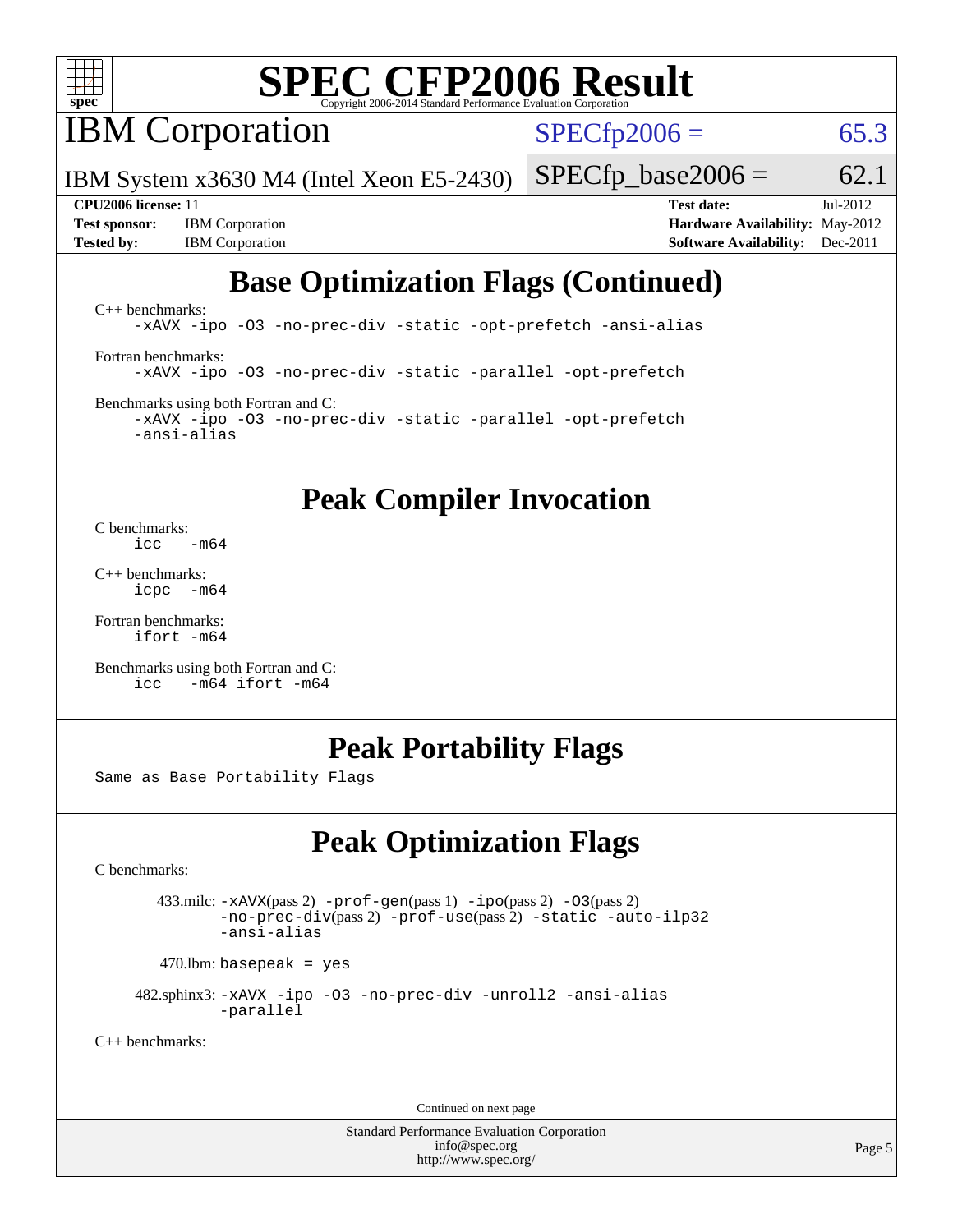

**IBM Corporation** 

 $SPECTp2006 = 65.3$ 

IBM System x3630 M4 (Intel Xeon E5-2430)

 $SPECTp\_base2006 = 62.1$ 

**[Tested by:](http://www.spec.org/auto/cpu2006/Docs/result-fields.html#Testedby)** IBM Corporation **[Software Availability:](http://www.spec.org/auto/cpu2006/Docs/result-fields.html#SoftwareAvailability)** Dec-2011

**[CPU2006 license:](http://www.spec.org/auto/cpu2006/Docs/result-fields.html#CPU2006license)** 11 **[Test date:](http://www.spec.org/auto/cpu2006/Docs/result-fields.html#Testdate)** Jul-2012 [Test sponsor:](http://www.spec.org/auto/cpu2006/Docs/result-fields.html#Testsponsor) IBM Corporation **[Hardware Availability:](http://www.spec.org/auto/cpu2006/Docs/result-fields.html#HardwareAvailability)** May-2012

# **[Peak Optimization Flags \(Continued\)](http://www.spec.org/auto/cpu2006/Docs/result-fields.html#PeakOptimizationFlags)**

|                                      | 444.namd: -xAVX(pass 2) -prof-gen(pass 1) -ipo(pass 2) -03(pass 2)<br>$-$ no-prec-div(pass 2) $-$ prof-use(pass 2) $-$ fno-alias<br>-auto-ilp32                                                                                   |
|--------------------------------------|-----------------------------------------------------------------------------------------------------------------------------------------------------------------------------------------------------------------------------------|
|                                      | $447$ .dealII: basepeak = yes                                                                                                                                                                                                     |
|                                      | $450$ .soplex: basepeak = yes                                                                                                                                                                                                     |
|                                      | 453. povray: $-xAVX(pass 2)$ -prof-gen(pass 1) -ipo(pass 2) -03(pass 2)<br>$-no\text{-prec-div}(pass 2)$ -prof-use(pass 2) -unroll4 -ansi-alias                                                                                   |
| Fortran benchmarks:                  |                                                                                                                                                                                                                                   |
|                                      | 410.bwaves: -xAVX -ipo -03 -no-prec-div -opt-prefetch -parallel<br>-static                                                                                                                                                        |
|                                      | 416.gamess: $-xAVX(pass 2)$ -prof-gen(pass 1) -ipo(pass 2) -03(pass 2)<br>-no-prec-div(pass 2) -prof-use(pass 2) -unroll2<br>-inline-level=0 -scalar-rep- -static                                                                 |
|                                      | $434$ .zeusmp: basepeak = yes                                                                                                                                                                                                     |
|                                      | $437$ .leslie3d: basepeak = yes                                                                                                                                                                                                   |
|                                      | $459.GemsFDTD: -xAVX(pass 2) -proj-gen(pass 1) -ipo(pass 2) -03(pass 2)$<br>$-no\text{-prec-div}(pass 2)$ -prof-use(pass 2) -unroll2<br>-inline-level=0 -opt-prefetch -parallel                                                   |
|                                      | $465$ .tonto: $-xAVX(pass 2)$ -prof-gen(pass 1) -ipo(pass 2) -03(pass 2)<br>-no-prec-div(pass 2) -prof-use(pass 2) -inline-calloc<br>-opt-malloc-options=3 -auto -unroll4                                                         |
| Benchmarks using both Fortran and C: |                                                                                                                                                                                                                                   |
|                                      | $435$ .gromacs: basepeak = yes                                                                                                                                                                                                    |
|                                      | $436.cactusADM:basepeak = yes$                                                                                                                                                                                                    |
|                                      | 454.calculix: -xAVX -ipo -03 -no-prec-div -auto-ilp32 -ansi-alias                                                                                                                                                                 |
|                                      | $481.wrf$ : basepeak = yes                                                                                                                                                                                                        |
|                                      | The flags files that were used to format this result can be browsed at<br>http://www.spec.org/cpu2006/flags/Intel-ic12.1-official-linux64.20111122.html<br>http://www.spec.org/cpu2006/flags/IBM-Platform-Flags-V1.2-SNB-C.html   |
|                                      | You can also download the XML flags sources by saving the following links:<br>http://www.spec.org/cpu2006/flags/Intel-icl2.1-official-linux64.20111122.xml<br>http://www.spec.org/cpu2006/flags/IBM-Platform-Flags-V1.2-SNB-C.xml |